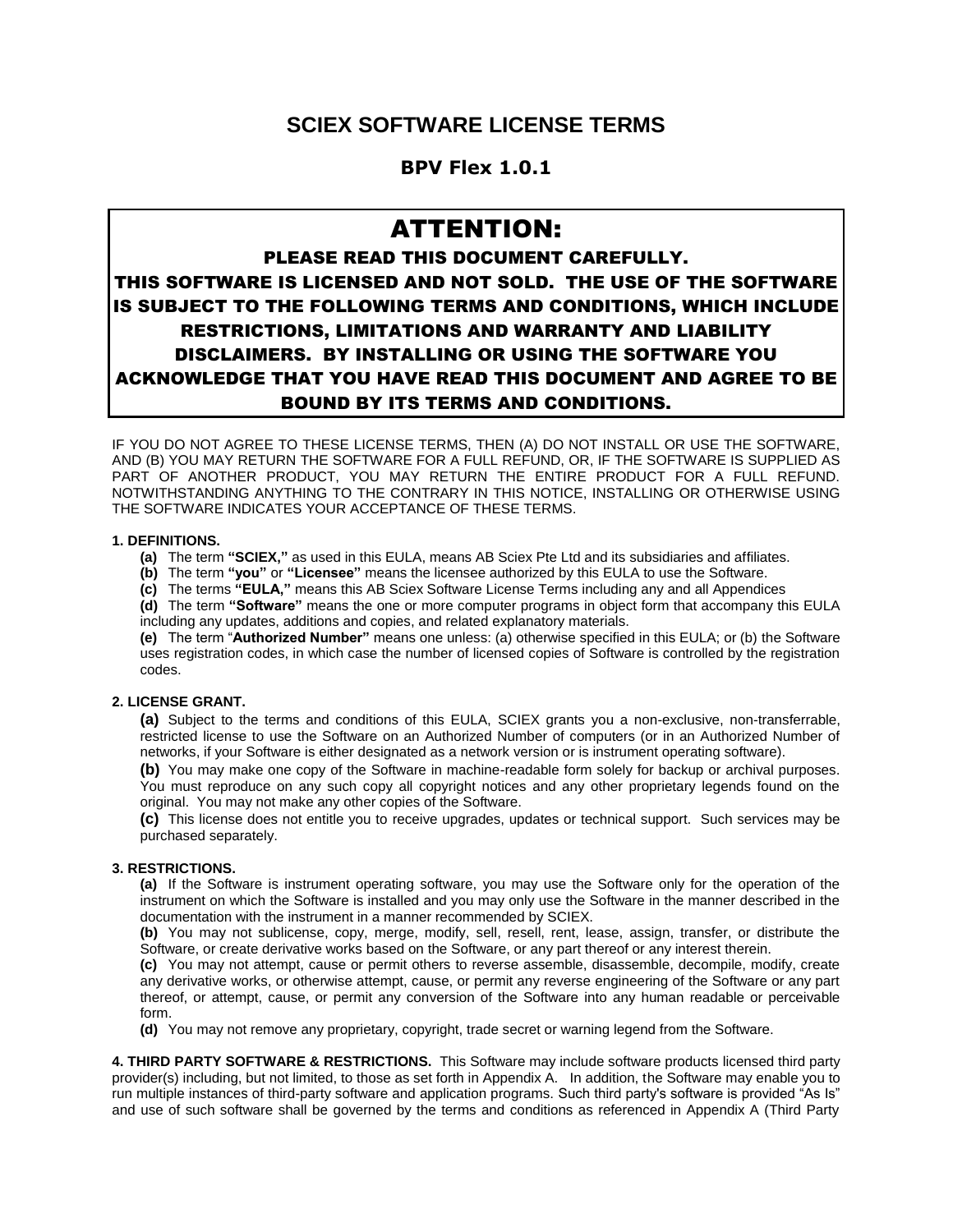Products Additional Licensing Terms & Conditions). In the event the third party's terms and conditions are not referenced in Appendix A, such third party's software is provided "As Is" without warranty of any kind and this EULA shall apply to such third party software providers and third party software as if they were SCIEX and the Software respectively. You are responsible for reviewing and complying with any licenses necessary to use any such thirdparty software. Such licenses may be included in your SCIEX installation package.

#### **5. OWNERSHIP.**

**(a)** You acknowledge that the Software in human-readable (source code) form, including its structure, sequence, and organization, is and remains the confidential trade secret of SCIEX. The Software, including its structure, organization, code, user interface and associated documentation, is a proprietary product of SCIEX or its suppliers, and is protected by international laws of copyright. The law provides for civil and criminal penalties for anyone in violation of the laws of copyright.

**(b)** Title, ownership rights and intellectual property rights in and to the Software shall at all times remain with SCIEX or their respective owners. All rights not specifically granted by this EULA, including Federal and international copyrights, are reserved by SCIEX or their respective owners.

**6. TRIAL VERSIONS.** If the Software is provided to you on a trial basis, you are hereby notified that license management software may be included to automatically cause the Software to cease functioning at the end of the trial period.

**7. EXPORT REQUIREMENTS.** If you export, re-export or import the Software, technology or technical data licensed hereunder, you assume responsibility for complying with applicable laws and regulations and for obtaining required export and import authorizations. You will not export, re-export or import, directly or indirectly, the Software into any country prohibited by the United States Export Administration Act and the regulations thereunder or other applicable United States law. SCIEX may terminate this EULA immediately if you are in violation of any applicable laws or regulations.

**8. U.S. Government End Users.** The Software is a "commercial item," as that term is defined in 48 C.F.R. 2.101 (Oct. 1995), consisting of "commercial computer software" and "commercial computer software documentation," as such terms are used in 48 C.F.R. 12.212 (Sept. 1995). Consistent with 48 C.F.R. 12.212 and 48 C.F.R. 227.7202-1 through 227.7202-4 (June 1995), all U.S. Government End Users acquire the Software with only those rights set forth herein.

**9. EUROPEAN COMMUNITY END USERS.** If this Software is used within a country of the European Community, nothing in this EULA shall be construed as restricting any rights available under the European Community Software Directive, O.J. Eur. Comm. (No. L. 122) 42 (1991).

#### **10. LIMITED WARRANTY and LIMITATION OF REMEDIES.**

**(a)** SCIEX warrants that for a period of ninety (90) days from the date of shipment to you of the media on which the Software is stored ("**Warranty Period**"), (a) such media will be free from defects in materials or workmanship and (b) the Software will comply substantially with the written specifications for the Software. If during the Warranty Period, the media on which Software is delivered proves to be defective, SCIEX will repair or replace such media, at SCIEX's option. If during the Warranty Period, the Software fails to comply substantially with its written specifications, SCIEX will repair or replace the Software so that it shall so comply, or, at SCIEX's option, refund the fees paid by you for the Software that exhibits such noncompliance. The foregoing shall be your sole remedy and SCIEX's sole responsibility for any breach of warranty hereunder. You assume full responsibility for: (i) the selection of the Software; (ii) the proper installation and use of the Software; (iii) verifying the results obtained from the use of the Software; and (iv) taking appropriate measures to prevent loss of data. Notwithstanding anything to the contrary in this EULA and without in any way limiting SCIEX's other disclaimers of warranties, SCIEX does not warrant that the quality or performance of the Software will meet your requirements or that you will be able to achieve any particular results from use of the Software or that the Software will operate free from error.

**(b)** EXCEPT AS EXPRESSLY SET FORTH ABOVE, THE SOFTWARE IS LICENSED TO YOU "AS AB SCIEX MAKES NO OTHER WARRANTIES OF ANY KIND WHATSOEVER, EXPRESS OR IMPLIED, WITH RESPECT TO THE SOFTWARE, INCLUDING BUT NOT LIMITED TO WARRANTIES OF FITNESS FOR A PARTICULAR PURPOSE OR MERCHANTABILITY OR THAT THE SOFTWARE IS NON-INFRINGING. ALL OTHER WARRANTIES ARE EXPRESSLY DISCLAIMED.

**11. LIMITATION OF LIABILITY.** IN NO EVENT SHALL AB SCIEX BE RESPONSIBLE OR LIABLE, WHETHER IN CONTRACT, TORT, WARRANTY OR UNDER ANY STATUTE OR ON ANY OTHER BASIS FOR SPECIAL, INDIRECT, INCIDENTAL, MULTIPLE, PUNITIVE, OR CONSEQUENTIAL DAMAGES, EVEN IF AB SCIEX IS ADVISED IN ADVANCE OF THE POSSIBILITY OF SUCH DAMAGES, INCLUDING WITHOUT LIMITATION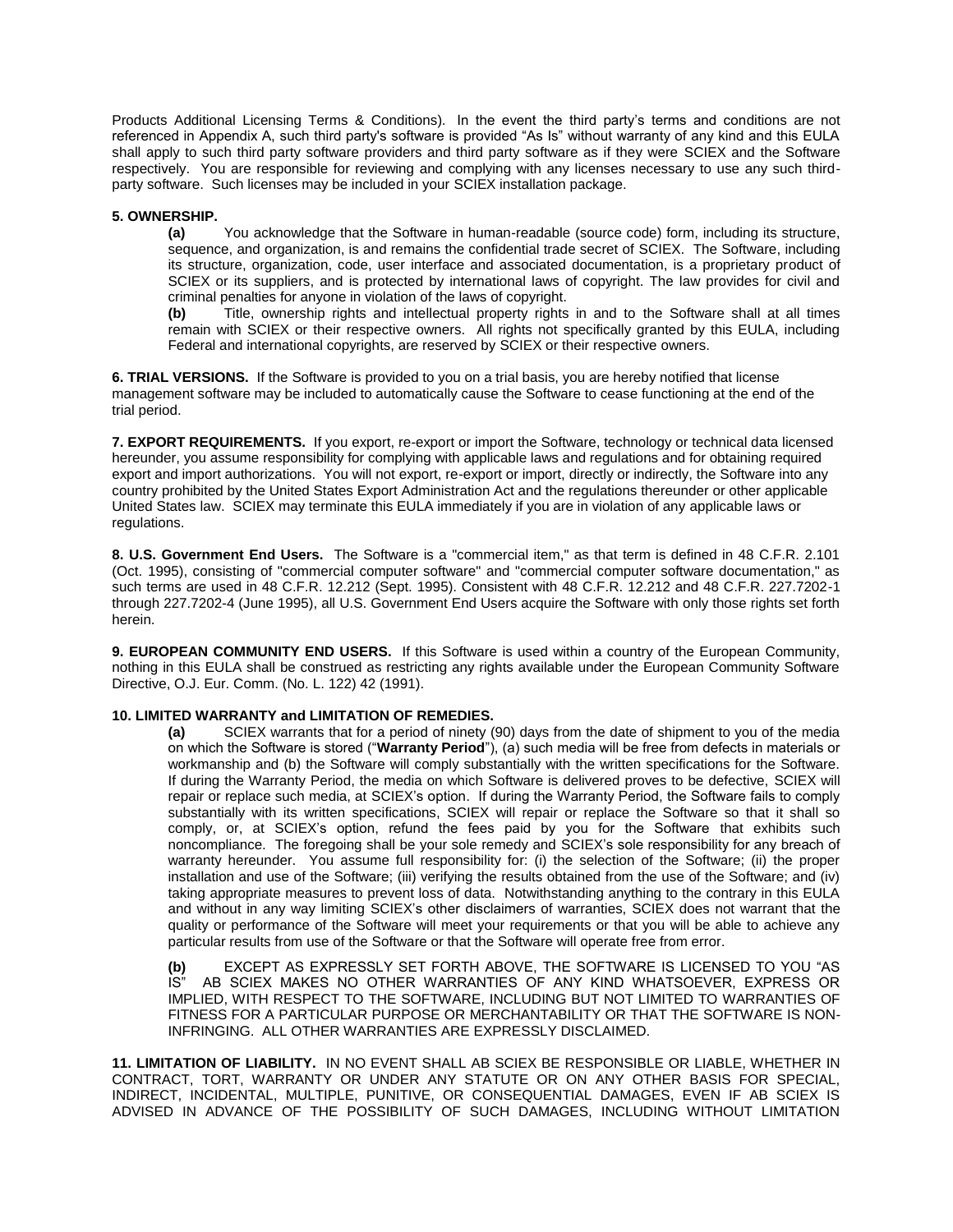DAMAGES ARISING FROM OR RELATED TO LOSS OF USE, LOSS OF DATA, DOWNTIME, OR FOR LOSS OF REVENUE, PROFITS, GOODWILL OR BUSINESS OR OTHER FINANCIAL LOSS. IN ANY CASE, THE ENTIRE LIABILITY OF AB SCIEX AND ITS AGENTS, CONSULTANTS, CONTRACTORS AND SUPPLIERS UNDER THIS EULA, OR ARISING OUT OF THE USE OF THE SOFTWARE, SHALL NOT EXCEED IN THE AGGREGATE THE TOTAL FEES PAID UNDER THIS EULA.

**12. TERMINATION.** You may terminate this EULA by discontinuing use of the Software, removing all copies from your computers and storage media, and returning the Software, and all copies thereof, to SCIEX. SCIEX may terminate this EULA if you fail to comply with all of its terms, in which case you agree to discontinue using the Software, remove all copies from your computers and storage media, and return the Software, and all copies thereof, to SCIEX.

#### **13. GENERAL.**

This EULA shall be governed by laws of the Commonwealth of Massachusetts, U.S.A., exclusive of its conflict of laws provisions. This EULA shall not be governed by the United Nations Convention on Contracts for the International Sale of Goods. This EULA contains the complete agreement between the parties with respect to the subject matter hereof, and supersedes all prior or contemporaneous agreements or understandings, whether oral or written. If a court of competent jurisdiction holds any provision of this EULA invalid or unenforceable for any reason, that provision will be enforced to the maximum extent permissible, and the remaining provisions of this EULA will remain in full force and effect. The controlling language of this EULA, and any proceedings relating to this EULA, shall be English. The headings to the sections of this EULA are used for convenience only and shall have no substantive meaning. All questions concerning this EULA shall be directed to: SCIEX, 500 Old Connecticut Path, Framingham MA U.S.A., Attention: Legal Department.

Unpublished rights reserved under the copyright laws of the United States. SCIEX LLC, 500 Old Connecticut Path, Framingham, MA 01701 U.S.A.

The trademarks mentioned herein are the property of SCIEX Pte. Ltd. or their respective owners. AB SCIEX™ is being used under license. © 2019 AB SCIEX V 8/1/2019